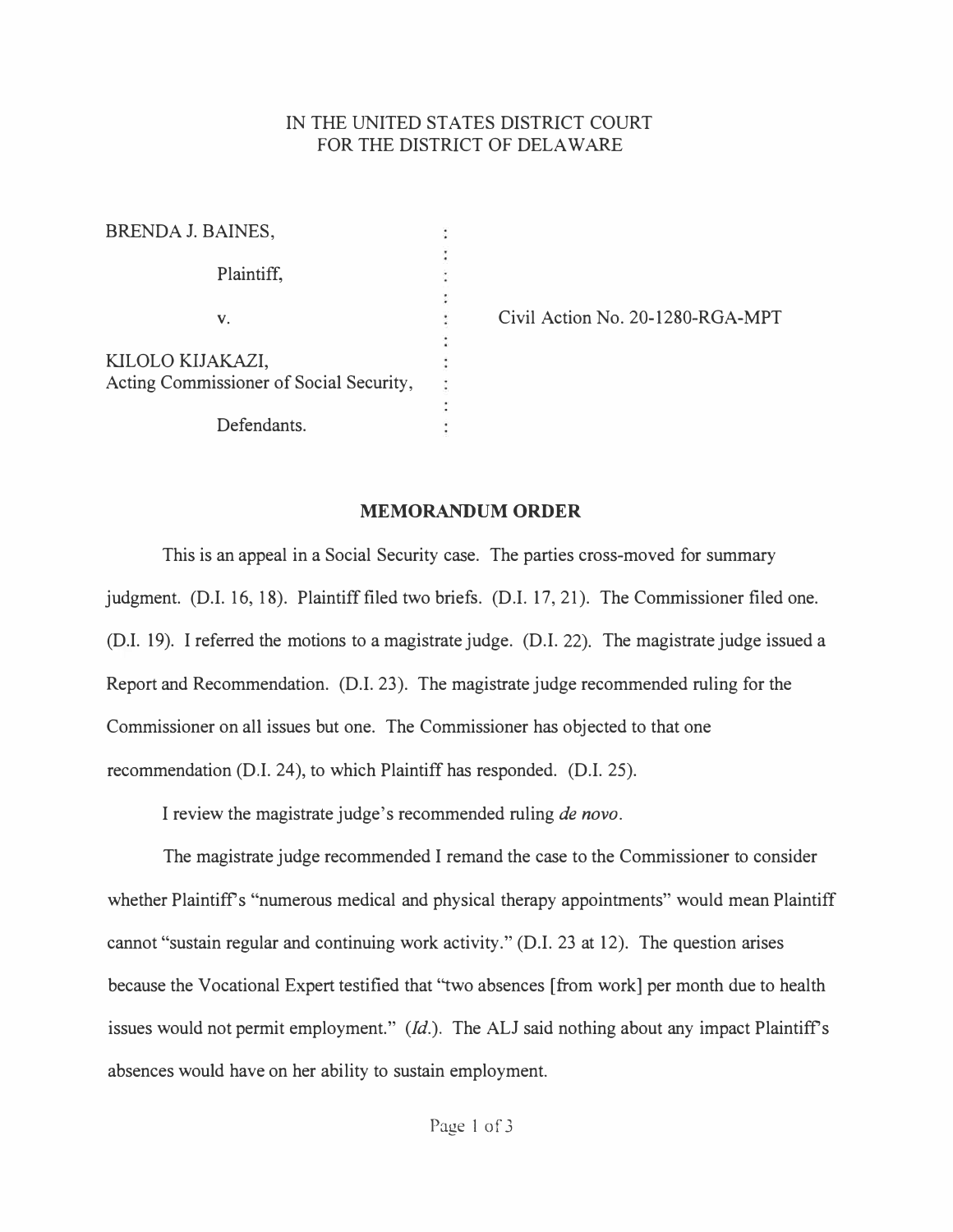I note Plaintiff raised the issue in one paragraph of her opening brief. (D.I. 17 at 13). The Commissioner responded in one paragraph. (D.I. 19 at 16). The gist of the response was that the frequency of absences from work due to medical and therapy appointments is not a functional limitation, citing a non-precedential Eleventh Circuit opinion. *(Id.).* Plaintiff replied with three paragraphs, the gist of which was that Plaintiff was not arguing that it was a functional limitation, but that it was relevant to whether Plaintiff could perform sustained work. (D.I. 21 at 6-7). Plaintiff cited *Kangas v. Bowen*, 823 F.2d 775 (3d Cir. 1987).<sup>1</sup> Its holding was that the "fail[ure] to evaluate the effect of [plaintiffs] frequent hospitalizations on his ability to perform any work on a regular, continuing or sustained basis" required a remand for such an evaluation. *Id.* at 778.

The Commissioner's objections are nine pages long. (D.I. 24). The Commissioner leads off with the same one paragraph argument made in the briefing before the magistrate judge. *(Compare* D.I. 19 at 16 *with* D.I. 24 at 2). The balance of the argument is new material. Plaintiff responds with seven pages of argument. (D.I. 25).

In regard to the one argument that the Commissioner raised before the magistrate judge, I need to follow precedential Third Circuit opinions and not non-precedential opinions from other circuits. Thus, I overrule that portion of the objection.

As to the remainder of the argument in the objections, I decline to consider them. They were not raised before the magistrate judge. The Commissioner has not made any attempt to explain why the Commissioner's lengthy analysis was not made in the briefing before the magistrate judge. It has long been the practice that parties objecting to magistrate judges'

<sup>1</sup>Although Plaintiff did not cite *Kangas* in her opening brief, Plaintiff did cite a district court opinion for the same proposition, and the district court opinion cited *Kangas. See Todd v. Berryhill,* 2019 WL 1995494, \*2 (D. Del. May 6, 2019).